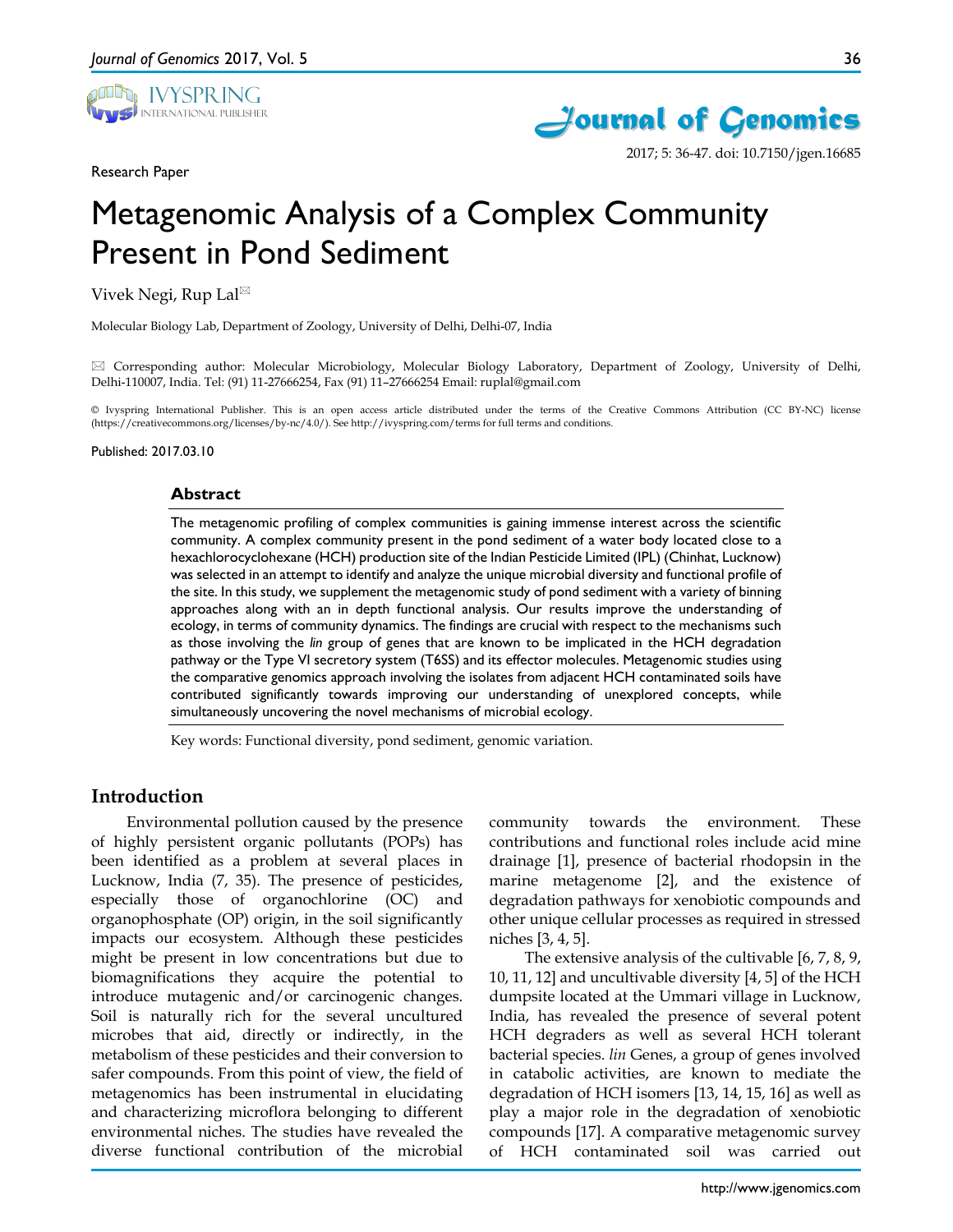considering different gradients, such as DS (dumpsite) (450 mg/kg of  $\overline{\Sigma}$ HCH), 1 Km (0.7 mg/kg) of  $\overline{\text{CHCH}}$  and 5 Km (0.03 mg/kg of  $\overline{\text{CHCH}}$ ), to determine the microbial dynamics active at stressed site. The comparative metagenomics presents new opportunities to access significant difference and similarity between communities. It also highlights the importance of functional identity for communities existing in specific environments. At such sites, the selection pressure of xenobiotic compounds is linearly correlated to increase in genome size and acquisition of foreign genes. Thus the environment specific and strain specific traits in these genomes have been well implicated in ancestral evolution and positive selection of bioremediation traits [4, 5].

Pond sediment has been previously reported to harbor pesticides such as lindane (57.6 ng/mL), α-endosulfan (80.9 ng/mL), β-endosulfan (220.9 ng/mL), chlorpyriphos (20.9 ng/mL), monocrotophos  $(8.3 \text{ ng/mL})$ , dimethoate  $(2.9 \text{ ng/mL})$  and malathion (1.6 ng/mL) (35). As per the physiochemical analysis conducted by our group, the HCH content of pond sediment was found to be very low  $($  > 0.909 mg/kg). In this study, we performed a metagenomic analysis of pond sediment (Chinhat village, Lucknow, India) with comparative genomics of isolates from the hexachlorocyclohexane (HCH) dumpsite (Ummari village, Lucknow India) or the pond sediment. In order to decipher the unique mechanisms present within the complex community, we investigated the community structure as well as the genetic structure in the context of the environment. Thus, in an attempt to elucidate the role of microbes in balancing the soil ecosystem, especially in contaminated sites, we (i) performed differential taxonomic binning of the pond sediment metagenome; (ii) compared the functional potential of pond sediment metagenome with that of HCH gradient metagenomes; (iii) conducted a metagenomic reassignment of reads with the help of genomic isolates from the same site or the pond sediment; and (iv) constructed a profile of genomic variation of the pond sediment based on essential single copy genes.

# **Materials and Methods**

# **Sample Collection and Downstream Physiochemical Analysi***s*

Two sediment samples were collected in triplicate from a pond located near the Chinhat village in Lucknow, India (26° 54ʹ 34.86 ̋N, 81° 04ʹ 25.22 ̋E), which is a few meters away from the IPL (India Pesticides Ltd.) factory. Collection was done in the month of January 2011. Weather conditions prevalent

at the time of collection were as follows: 20 °C temperature, 0% precipitation, 38% humidity, 15 km/h wind and 966.24 mm average annual rainfall [Lucknow Centre, Geological Survey of India (GSI) Training Institute, Aliganj, Lucknow, India]. The samples were kept in sterile plastic bags, sealed and transported on ice (4°C) and thereafter stored at –80 °C until processed. The physiochemical properties of the sediment samples were analyzed at the Soil Testing Services - Indian Agricultural Research Institute. The extraction and analysis of HCH residues from samples were conducted as per the method described previously by Concha-Grana et al. A recovery of 74.95% with standard deviation of ±1.5% was obtained.

## **Metagenomic DNA Extraction and Sequencing**

Power Max® Soil DNA Isolation Kit (MO-BIO, Carlsbad, CA, USA) was used for the isolation of DNA from the pond sediment samples in triplicate. Equal concentrations from each sample were pooled separately for two PS samples to reveal wide variety and range of the microbial community present in the pond sediment. DNA purity and concentration (PS1 = 1200 ng μL<sup>-1</sup>, PS2 = 1178 ng μL<sup>-1</sup>) were estimated using a NanoDrop Spectrophotometer (NanoDrop Technologies Inc., Wilmington, DE, USA). The two samples were then proceeded for DNA sequencing.

Clean sequencing data were obtained using the Illumina HiSeq 2000 platform (~28,164,307 and ~28,044,108 paired-end reads of PS1 and PS2, respectively). The data were generated by the removal of adaptors and reads containing the 'N' annotation from the raw data. The insert length and average read length of clean data were 170 bp and 91 bp, respectively.

# *De-novo* **Assembly of Pond Sediment Metagenome**

The sequence data (Illumina HiSeq 2000 clean data) were assembled using the Velvet\_1.2.03 [19] software at an optimized k-mer length of 39 (insert length, 170 bp; expected coverage, auto; minimum contig standard deviation for insert length, 20 bp; and length cutoff, 200 bp). The k-mer length was optimized after running Velvet at different k-mer lengths. The CAST algorithm was used to filter the assembled sequences [20]. The cutoff for minimum contig length was kept >200 bp in order to ensure a reasonable length for predicted ORFs [3].

# **Comparative Taxonomic Binning of Metagenomes**

Assembled contigs were binned using RAIphy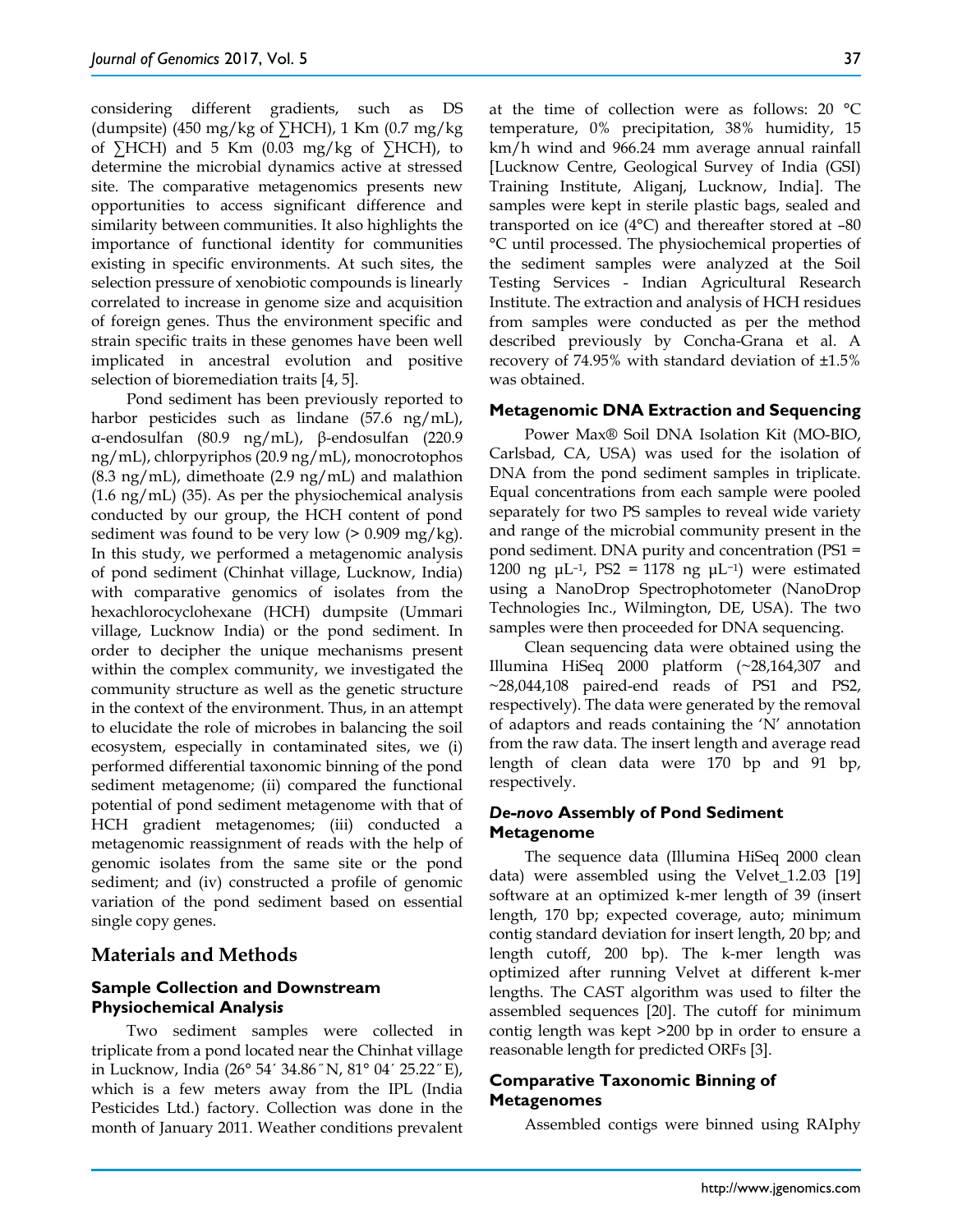[21] and also by comparing the same to the NCBI non-redundant protein database (ftp://ftp.ncbi.nlm. nih.gov/blast/db/nr, June, 2015) using BLASTX (E-value = 1e–10) [22]. The MEtaGenome ANalyzer (MEGAN 5.0) [23] was used at default parameters in order to assign contigs to phylogenetic groups at the genera level. Six metagenomes were classified (PS1, PS2, 1 Km, 5 Km, DS(Dumpsite) and SolexaDS) against the nr database (ftp://ftp.ncbi.nlm.nih. gov/blast/db/nr, June, 2015) (BLASTX, E-value = 1e–10) with and without the isolates **(Table S4)** obtained from the HCH contaminated site or from other suitable sites of pond sediment. Differential abundance of bacterial taxa at the phylum level among PS1 and PS2 samples were statistically computed using METASTATS (http://metastats. cbcb.umd.edu). The total numbers of subjects were two with 0.05 threshold p value and 1000 permutations. For each group, mean values for the present phyla were computed along with variance and standard error.

# **Genomic Variation in Pond Sediment Metagenome**

For the analysis of the genomic variation present in pond sediment, 74 of the most abundant prokaryotic genomes obtained from taxonomic binning of pond sediment samples and whole genomes isolated from the HCH dumpsite were shortlisted as the set of reference genomes (Table S4). A set of 107 essential single-copy gene HMMs (24) were searched against the predicted ORFs of pond sediment associated genomes using HMMER3 (http://hmmer.janelia.org/). Out of these 107 genes, a set of 60 essential single-copy genes were found to be in consensus with all selected genomes **(Table S5)**. These marker genes, which were deemed capable of resolving global phylogeny, were then used to determine genomic variation in pond sediment with respect to the reference genome marker genes. All associated analytical procedures were performed using R v. 3.2.2 via the ace function of ape. Principle component analysis of tetranucleotide frequencies of the marker genes was conducted on the genomes and the pond sediment sample in order to form clusters. To identify genomic variation within pond sediment samples, we used a combination of principle components that display the clusters in question. To estimate and analyze the pattern of genotypic diversity, we also performed phylogenetic principal components analysis (PCA) using a maximum-likelihood algorithm for essential single copy genes. The variation in genotypic diversity present within the pond sediment is a function of the

complexity of the community. The plot was constructed along two pairs of axes; it was composed of all terminal and internal phylogenetic nodes with the branches connecting the adjacent nodes. The R plot visualization also includes the branches and nodes connecting clades.

# **Gene Prediction and Functional Annotation**

MetaGene gene finder [26] and the metagenome version of MetaProdigal [27] were used to predict open reading frames (ORFs) of the metagenomic contigs. The functional annotation of these predicted ORFs was carried out by database comparison searches. HMMER3 was used to assign Reverse Position-Specific BLAST (RPS-BLAST) of peptide sequences present in pond sediment metagenomes to COG clusters [28] and PFAM families [29] present in the NCBI Conserved Domain Database (E-value < 1e–5 and Percentage Identity > 20%). Pathway annotation of peptide sequences was done against the KEGG GENES [30] database using Reverse Position-Specific BLAST (RPS-BLAST) [22] (Bit Score > 60 and bi-directional hit rate (BHR) > 0.95). Rarefaction curve, two sided Fisher's exact test and Storey's FDR methods were carried out on the Pfam [29] database using STAMP [31]. Principle Component Analysis (PCA) of COG categories of the metagenomic samples was conducted using R v. 3.2.2 [https://cran.r-project.org/bin/windows/base/old/ 3.2.2/]. Shannon diversity for each metagenomic sample was calculated for functional COG categories and microbial diversity by EGT analysis in R using the vegan [32] package. MinPath [33] was used for predicting probable pathways. All-versus-all BLASTP (default parameters) followed by MCL clustering (http://micans.org/mcl/) was used to determine clusters of homologs in order to validate the pathways.

# **Data Availability**

The data obtained post-analysis of the pond sediment was submitted to NCBI SRA under the accession ID **SRP047092**. Metagenomic sequence data obtained from previous metagenomic reads have been deposited at MG-RAST ID under the study accessions: DS =4461840.3, 1 Km =4461013.3 and 5 Km =4461011.3 and at GenBank/DDBJ/EMBL : SolexaDS = ERP001726.

# **Results**

# **Sequence data generation and assembly**

The metagenomic data obtained after analyzing the pond sediment from Chinhat, Lucknow resulted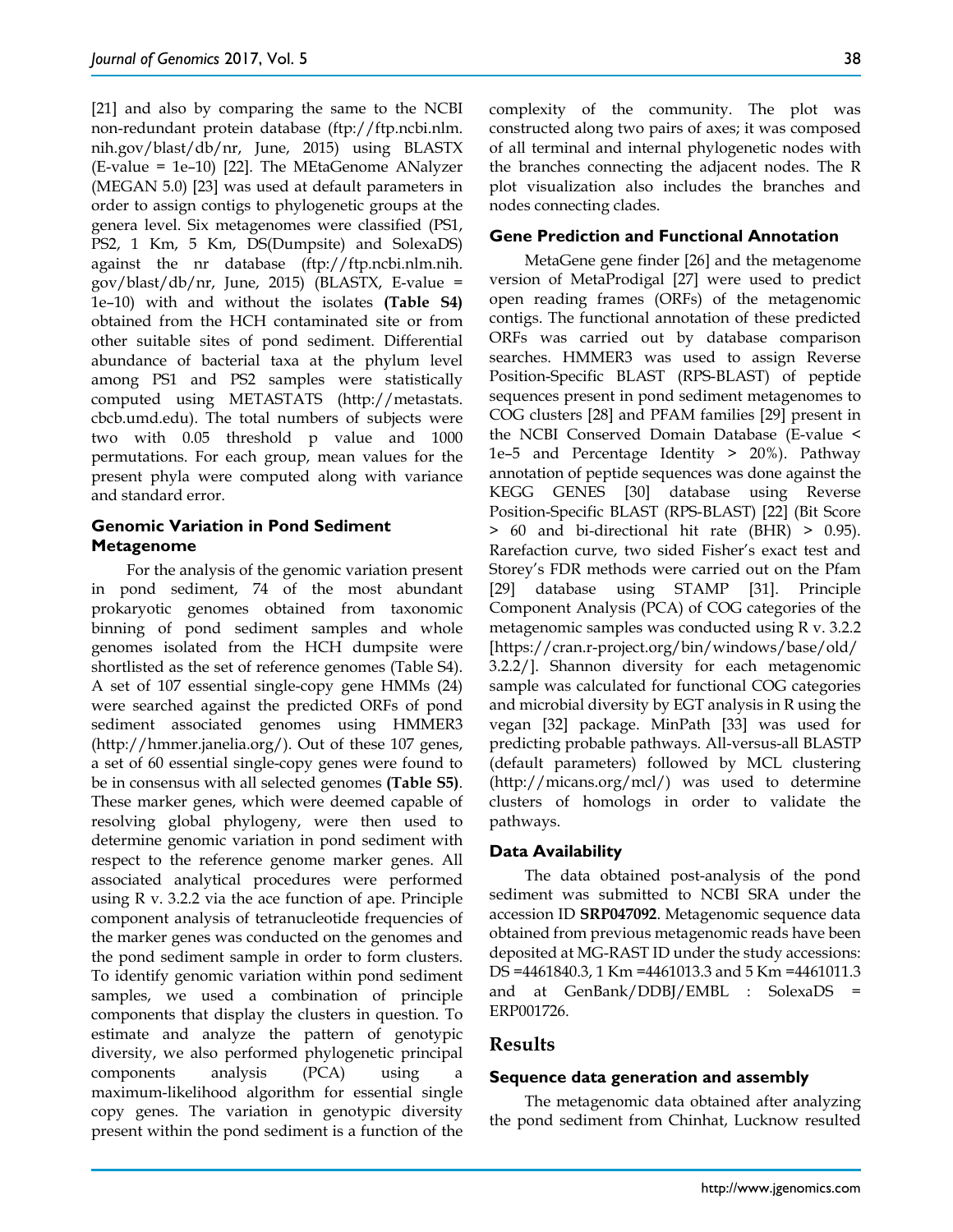in 106 × 106 Illumina HiSeq 2000 paired-end reads of PS1 and PS2 each. These paired-end reads were arrived at after quality filtering raw data for adapter sequences and 'N' nucleotide reads. After assembling the clean data on Velvet\_1.2.03 [19] at an optimized k-mer length of 39,774,416 and 1,483,949 contigs with n50; 158 and 116 of PS1 and PS2 samples were obtained, respectively **(Table 1)**. The percentage of reads used for the assembly process was 50.17% for PS1 and 30.25% for PS2. The quality of assembly was checked by CAST algorithm to obtain good quality of sequence for the analysis of complex communities present in the metagenomic samples. In total 243,624 and 206,869 ORFs were predicted for PS1 and PS2, respectively.

**Table 1.** Sequencing Data and sequence assembly statistics of both pond sediment samples.

| Sample                        | PS1           | PS <sub>2</sub> |
|-------------------------------|---------------|-----------------|
| Total no. of reads            | 106,039,716   | 175,086,320     |
| Percentage of reads used      | 50.17 %       | 30.25 %         |
| Total Assembly length (bp)    | 59,521,231    | 51,183,827      |
| K-mer                         | 39            | 39              |
| No of Contigs obtained        | 774,416       | 1,483,949       |
| n50                           | 158           | 116             |
| Maximum length of Contig (bp) | 10,214        | 10,340          |
| GC Content of Contigs         | $62 \pm 8 \%$ | ±9%             |

#### **Physiochemical Properties of the Sediment**

The electrical conductivity across the pond sediment [1.10 dS/m (PS1) and 0.73 dS/m (PS2)] was lower as compared that obtained for DS (8.5 dS/m) [4]. Along similar lines, when compared to DS, the potassium content of the pond sediment was <10% while the salinity was within the normal range (PS1 = 89 kg/ha and PS2 = 90 kg/ha; DS: 918 kg/ha) [4]. Physiological properties of the pond sediments (PS1 and PS2) exhibited significant differences (p<0.00001) based upon the different HCH contaminated locations (DS, 1 Km and 5 Km) **(Table 2)** [4]. The residue of HCH isomer contamination detected in the sediment samples is elucidated in **Table 2**. The collective concentration of all HCH isomers found in the pond sediment was 0.905 ±0.003 mg/kg (PS1) and 0.909 ±0.006 mg/kg (PS2). In all the sediment samples collected for this study, it was found that the *β*-HCH and *α*-HCH isomer content was less than 0833 ±0.003 mg/kg and greater than 0.076 ±0.002 mg/kg, respectively.

**Table 2. Chemical properties and HCH Residue Analysis (mg/kg) of soil samples.** pH values of the samples are neutral and normal salinity levels are represented by low concentration of cations (except Nitrogen) and Electrical Conductivity.

| Samples                        | PS <sub>1</sub> | PS <sub>2</sub> |
|--------------------------------|-----------------|-----------------|
| pH                             | 7.72            | 6.92            |
| Electrical Conductivity (dS/m) | 1.10            | 0.73            |
| Organic Carbon (%)             | 0.85            | 0.41            |
| Available Phosphorus (kg/ha)   | 25.3            | 24.9            |
| Available Potassium (kg/ha)    | 89              | 90              |
| Available Nitrogen (kg/ha)     | 439             | 502             |
| Salinity                       | Normal          | Normal          |
| $\alpha$ HCH $(mg/kg)$         | 0.074           | 0.076           |
| $\beta$ HCH (mg/kg)            | 0.831           | 0.833           |
| $\Sigma HCH$ (mg/kg)           | 0.905           | 0.909           |

# **Phylogenetic Reassignment of Metagenomic Reads using Sequenced Whole Genomes from Contaminated Sites**

The percentage of assigned reads was higher when the metagenomic reads were aligned to a nonredundant (nr) database along with the whole genome data rather than a nonredundant (nr) database only (p value < 0.0001) **(Fig. 1a)**. In pond sediment metagenome, the improved metagenomic reassignment was computed to be 1.02%, whereas the same cumulatively for all the metagenomes was determined to be 0.44%. Percentage of reads reassigned to major phyla in pond sediment were as follows: Proteobacteria [16.35%], Actinobacteria [7.67%], Chloroflexi [5.48%], Acidobacteria [4.45%], Planctomycetes [4.22%], Verrucomicrobia [2.48%], Firmicutes [2.38%], Cyanobacteria [1.79%], Thaumarchaeota [0.92%], Euryarchaeota [0.35%], Deinococcus-Thermus [0.28%], Nitrospirae [0.29%], Armatimonadetes [0.25%], Spirochaetes [0.27%], Candidatus [0.12%], Chlorobi [0.06%], Poribacteria [0.11%], Aminicenantes [0.08%] and Ignavibacteriae [0.12%] **(Table S1)**. Most of the bacteria belong to phylum Proteobacteria, and whole genome sequence information is available for maximum members of this phylum, therefore the outcome of the analysis for this group is best. In addition, this methodology also highlights comparatively rarer phyla such as Candidatus, Cyanobacteria, etc.

#### **Pond Sediment Microbial Diversity Analysis**

Phylum level of taxonomic assignment as obtained from BLASTP was displayed using MEGAN (E-value ≥ 1e–5) **(Fig. S1)**. The cumulative number of unique NCBI non-redundant protein (*y*-axis) was plotted as the function of the cumulative number of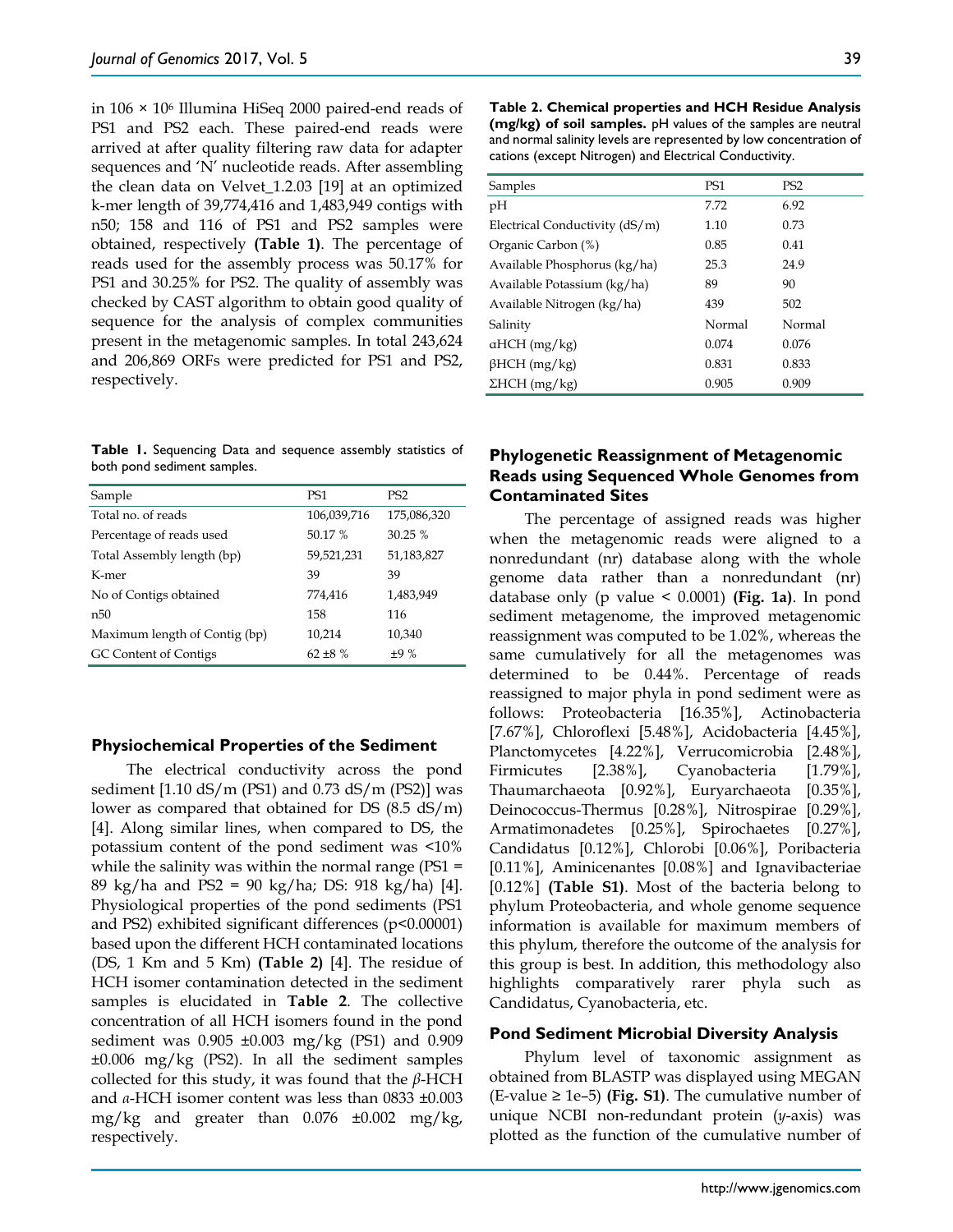percentage of contigs (*x*-axis). The curve for PS1 and PS2 becomes flat at the right side, which implies that the abundance of the non-redundant protein family had reached a saturation level **(Fig. S2)**. Additionally, by using ggplo2 in R v. 3.2.2, a stacked area plot was constructed in order to show that pond sediment has an abundance of microbes spread over a range of phyla. All the components were stacked in this plot **(Fig. 1b)**. p-Value and q-value were chosen in the top order to resolve individual patterns. The relative abundance of dominant bacterial phyla in the pond sediment samples are represented in the plot along with median values, variance, standard error, p-value and q-value. **(Table S2)** The majority of the microbiota present in pond sediment includes the degraders and contaminant resistant and antibiotic producing microbes. Taxonomical classification across PS1 and PS2 was determined using the

Environmental Gene Tag analysis (EGT: a compositional based binning) as well as BLASTP of contigs against NCBI's non-redundant protein database (ftp://ftp.ncbi.nlm.nih.gov/blast/db/nr, June, 2015). According to EGT analysis, the PS1 and PS2 samples have similar profiles  $(R^2 = 0.99)$ . Furthermore, as EGT typing assay annotates the abundance of microbes by presenting an average percentage for each genera along with standard deviation, the following bacteria were identified as the most abundant in both PS1 and PS2 ( $\mathbb{R}^2$  > 0.99): *Corynebacterium* (4.33% ±0.53)*, Rhodococcus* (3.06% ±0.90)*, Bradyrhizobium* (2.62% ±0.84)*, Sorangium* (2.25% ±0.99)*, Thauera* (0.94% ±1.41)*, Methylibium* (1.02% ±1.54)*, Candidatus* (2.24% ±3.40)*, Anaeromyxobacter*  (5.83% ±2.73)*, Streptomyces* (5.82% ±4.46) and *Burkholderia* (12.61% ±3.56) **(Table S3)**.



Fig. 1. Differential taxonomic binning of pond sediment. a) Phylogenetic reassignment of metagenomic reads of PS1, PS2 and HCH gradient (1 Km, 5 Km, DS and SolexaDS) against the nr-database (ftp://ftp.ncbi.nlm.nih.gov/blast/db/nr, June, 2015) (BLASTX, E-value = 1e–10), **b)** Stack area plot of the most abundant phyla present among PS1 and PS2 samples which were statistically computed using METASTATS (P value ≤ 0.05 and 1000 permutations), **c)** Depiction of genomic variation in pond sediment by principal component analysis of tetranucleotide frequency of essential single copy genes using R v. 3.2.2 via the ace function of ape. pc.comp1 and pc.comp2 are its two principle components. **d)** The plot was constructed along two principle components; X1 and X2 were composed of all terminal and internal phylogenetic nodes with the branches connecting adjacent nodes. X1 and X2 axis in the principle component plot are the eigenvectors with the highest eigenvalues for essential single copy genes of the most abundant bacterial phyla. Clustering of nodes represented the genomic variation in pond sediment and Cluster B was found to be abundant in pond sediment metagenome.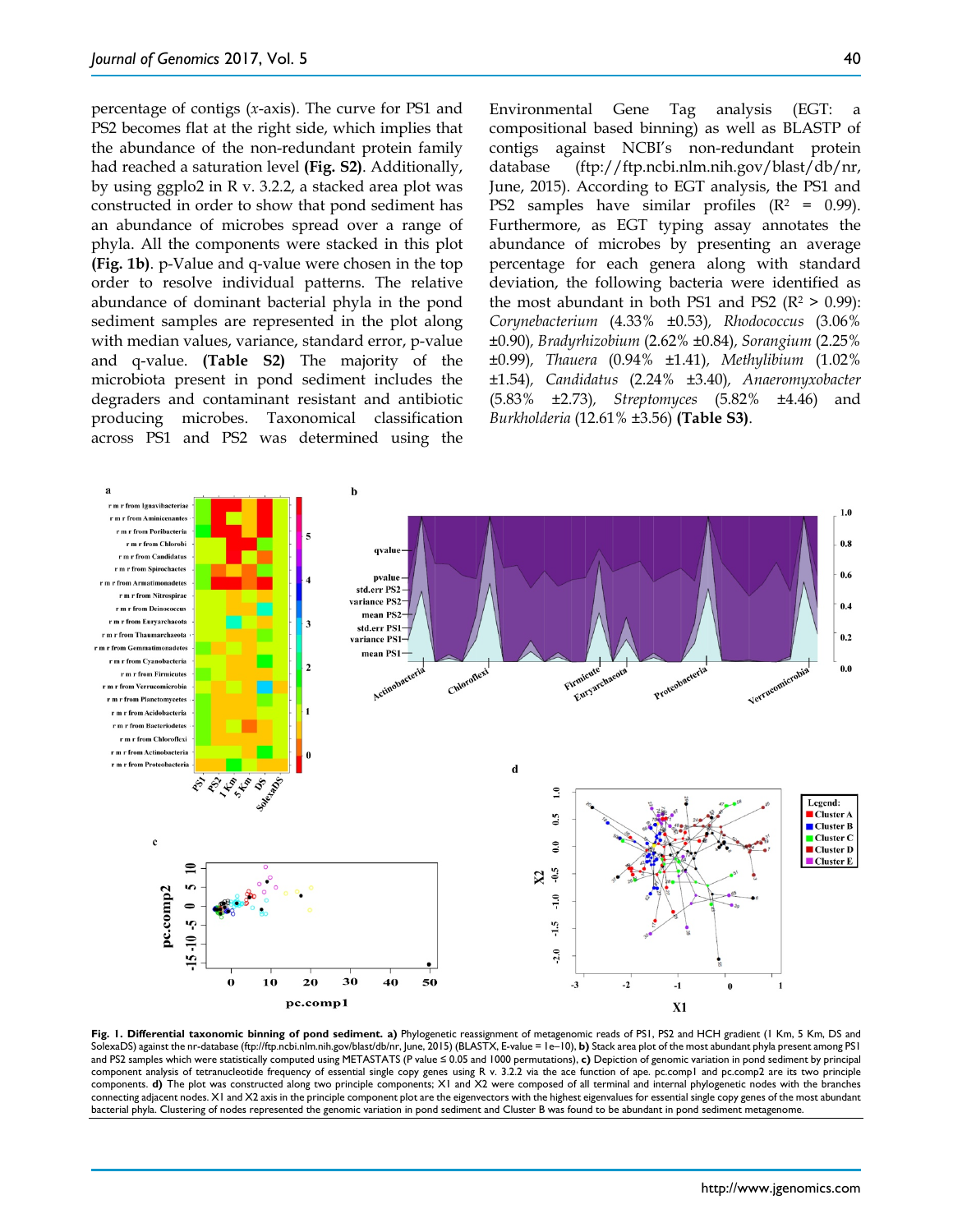# **Genomic Variation within the Pond Sediment Metagenome**

The most abundant genomes present within the complex pond sediment communities **(Table S4)** were identified by clustering 60 essential single copy genes **(Table S5)** present in the two principle components. The tetranucleotide frequency of essential single copy gene based clusters, as generated by principle component analysis, has proved to be immensely useful in identifying genomes from the metagenome of sediments. A large majority was found to be composed of organisms that are actively evolving to compete and proliferate in synchrony with the microenvironment of the soil **(Fig. 1c)**. However, despite the several tools used for the purpose, many of the genomes present in the clusters could not be clearly demarcated. In order to distinguish between the genotypic diversity present within the pond sediment, we used a combination of principle components by utilizing a maximum-likelihood algorithm that gave us the greatest possible resolution between the genomes **(Fig. 1d)**. In this study, we have demonstrated that genotypic diversity and clustering of genomes can be used to predict the magnitude by which each genome is related to the other and can also be used to reveal how one cluster achieved greater diversity than the other. The differential pattern of clusters and the position of the internal nodes are predictive of the mean distance between adjacent nodes; these values are known to be relatively different within the clusters. The ability of a null Brownian model of genotypic diversity to generate clusters with the observed difference in mean length between the nodes can be tested via simulation. The clusters that are being compared have either diversified under differing sequence of single copy essential genes or remain conformed; this is checked for by the rejection of the simulated Brownian null model for genotypic diversity for the pond sediment. The clusters that are packed more densely in the plot show lower genotypic diversity as compared to the clusters with diffused nodes. Clusters A, C and D appear to have continuously expanded to a larger number of regions whereas clusters B and D are confined only to one region. Each cluster is denoted with a different color and the pond sediment appears to be well associated with cluster B. The Brownian rate parameter was higher in clusters A, C and E than in clusters B and D.

# **Comparative Functional Annotation of Contaminated Sites**

In an attempt to delineate the interaction of the

bacteria present in pond sediment [7, 34, 35, 36] with their environment as well as among themselves, we explored their metabolic potential using KEGG (Kyoto Encyclopedia of Genes and Genomes, version 69) [30], PFAM (Pfam 27.0, Protein families database) [29] and COG (Cluster of Orthologs Groups) [28] **(Fig. 2)**. In line with previously published metagenomic studies [4, 5], pond sediment metagenome was also found to contain a variety of subsystem proteins coding for membrane transport, cell signaling, chemotaxis, transposases, and phage elements **(Table S6)**. Pond sediment metagenome also contained genes that code for proteins of plasmid related function and resistance against toxins as well as antibiotics. The KEGG analysis results were used to map enzymes present in pond sediment metagenome into the various metabolic pathways that they were involved in. These pathways included the bacterial secretory system, the aromatic compound metabolism (degradation of chlorocyclohexane, chlorobenzene, toluene, catechol, terephthalate and xylene isomers) system and the two component system. Principal component analysis (PCA) was performed on the COG categories of all metagenomic samples (PS1, PS2, DS, 1 Km, 5 Km and SolexaDS) (4, 5) (**Fig. 2c**). To compare the variability present among the metagenomic samples, we separately calculated the coefficient of variation (CV) within each sample for both functional as well as EGT analysis. Finally, Shannon diversity was calculated between samples for computing functional (COG analysis) and taxonomic diversity (EGT analysis). Solexa sequencing of the dump site (SolexaDS) revealed the presence of a high degree of diversity in microbes as well as in the functional subsystems of the community (**Fig. 2d**). We found that pond sediment is less diverse than the three HCH gradients.

According to the gene centric approach for sequencing of the contaminated sites, several enzymes involved in the degradation of chlorocyclohexane and chlorobenzene (**ko00361**) were found to be present in the pond sediment metagenome. These enzymes mostly belong to the families of hydrolases, oxidoreductase, isomerases, and lyases **(Table S7),** which assist microbes in tolerating and metabolizing xenobiotic compounds. Genes implicated in HCH (Hexachlorocyclohexane) degradation, especially those involved in the upper pathway, are present in pond sediment metagenomes that are enriched with sequences for the *linA, linB* (Evalue > 1e–5) genes (Evalue > 1e–5).

Genes involved in T6SS were abundant in the pond sediment metagenome and were assigned to the KEGG Orthology (KO) system [30] using reverse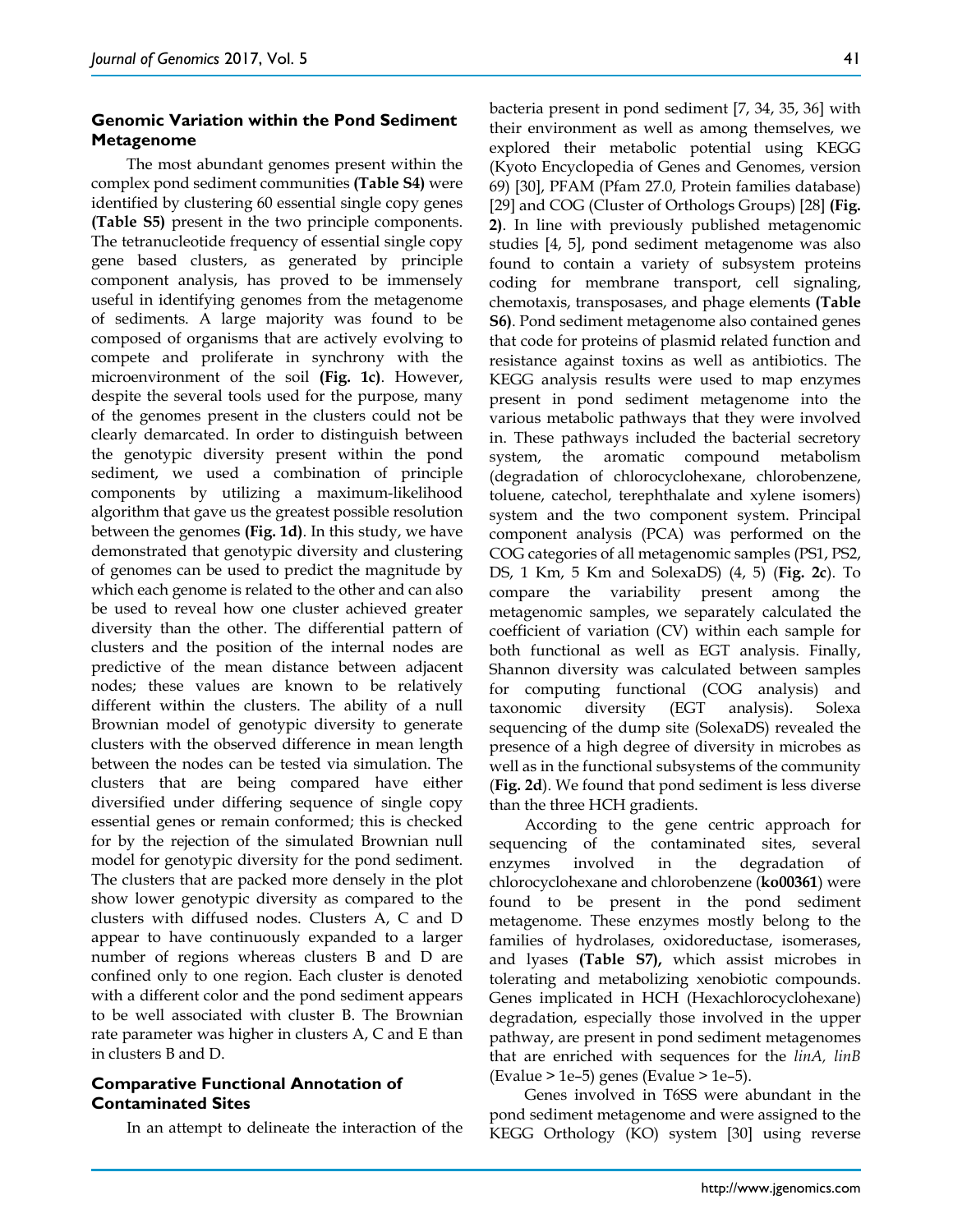position-specific (RPS) BLAST [22] against the KEGG GENES database with a BLAST score (bit score) greater than 60 and a bi-directional hit rate (BHR) of > 0.95 **(Fig. S4) (Table S8)**.

#### **Discussion**

## **Physiochemical Properties of the Pond Sediment**

The presence of a relatively lower electrical conductivity level, salinity, and ion concentration of PS1 and PS2 sediment samples indicated towards positive microbial activity and a reduced stress microbial community that operated with a high metabolic efficiency rate **(Table 1)**. The physiochemical conditions of the pond sediment match well with the condition of bacteria (predicted by EGT analysis) **(Fig. 1)** derived from the site of isolation [35]. As per the Stockholm Convention of 2009, *α*-HCH, *β*-HCH and *γ*-HCH are considered as persistent organic pollutants. Residue levels of HCH isomers and total HCH obtained from different pond

sediment sites were computed during the course of this study; the results indicated towards low levels of HCH contamination **(Table 2).** The presence of HCH contamination in the pond sediment near the Indian Pesticide Limited (IPL) factory at Chinhat, Lucknow is concordant with the fact that the factory discharges its waste (HCH muck) into the IPL drainage system, which later enters the pond. This phenomenon results in distribution of the contaminant in the pond water as well as in the bank (sediment). The waste produced at the plant comprises predominantly of *α*- and *β*-HCH residues. The lindane production plant produces waste that can be classified under two categories: (a) bulk waste fraction comprising mainly of *α*- and *β*-HCH isomers; and (b) minor waste fraction, which contains *γ*- and *δ*-HCH isomers [37]. The prevalence of HCH was less than the permissible limit (>4000 mg/kg for t-HCH). However, the recalcitrant nature and stability of *β*-HCH and *δ*-HCH

in sediment can lead to its biomagnification and harm



to nature.

Fig. 2. Functional Annotation from pond sediment and sites across dumpsite. a) Extrapolation of taxonomic diversity of PS1 and PS2 (Fisher's Exact Test, P > 0.01) is the overall representation of phylum profiles using Pfam protein domains and the associated Gene Ontology (GO) in PS1 versus PS2 (R2 = 0.985), **b)** Rare fraction analysis performed on the unique Pfam protein domains across pond sediment (PS1 and PS2) and three HCH gradients (1 Km, 5 Km, DS(Dumpsite) and SolexaDS), **c)** Principle Component Analysis (PCA) plot of NCBI COG categories of three HCH gradients and two samples of pond sediment metagenome to validate the functional profiling of matagenomic samples, **d)** Plot showing Shannon diversity across pond sediment (PS1 & PS2), 1 Km, 5 Km, DS(Dumpsite) and SolexaDS for functional and diversity (by EGT) analysis.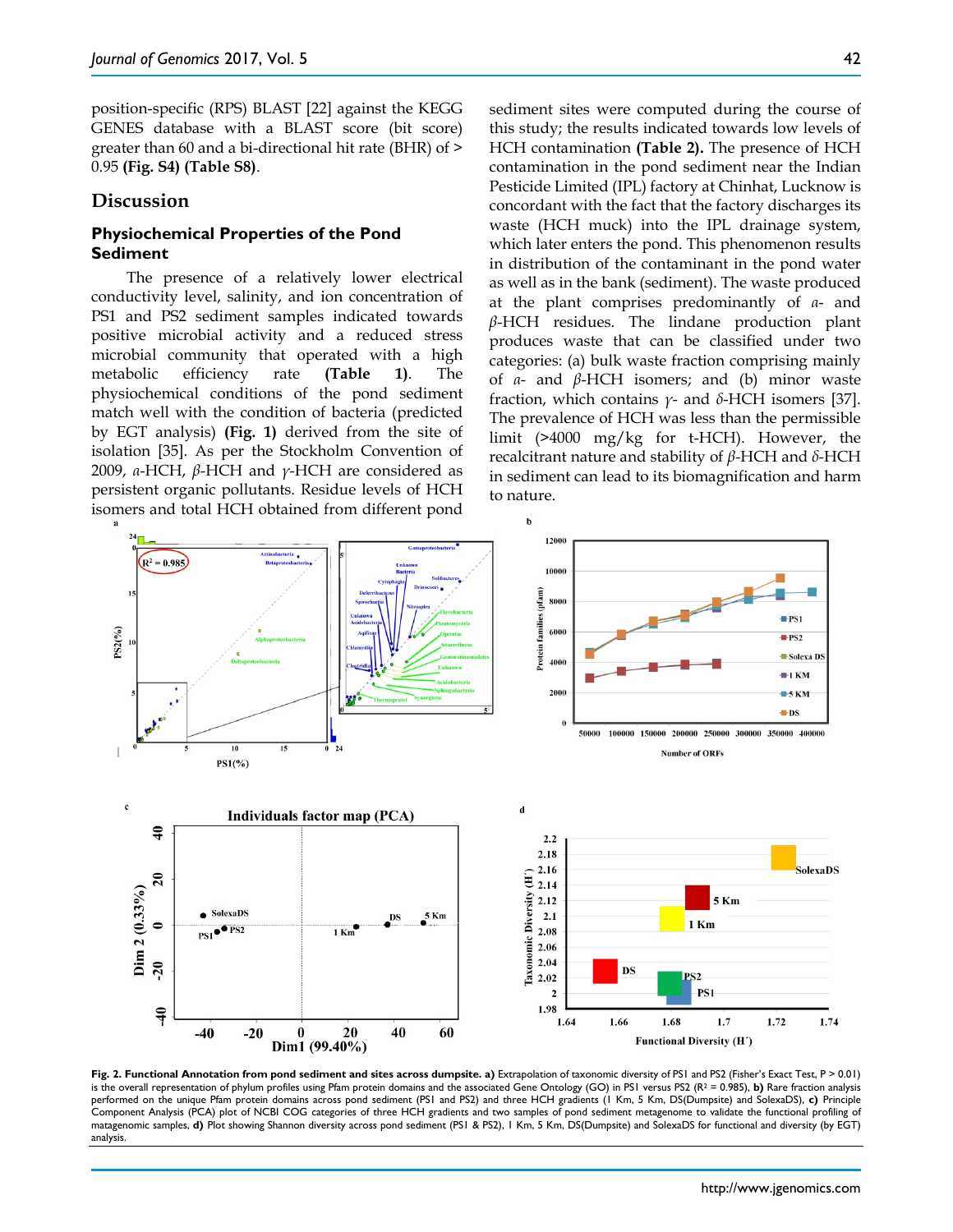#### **Differential Binning of Pond Sediment**

Phylogenetic origins of a majority of metagenomic reads remain anonymous even after applying most of the popular and credited binning algorithms. The enormous size of the metagenomic sample is one of the crucial factors that interfere with the classification of its reads largely due to the biased similarity with reference genomes in databases. In order to improve the efficiency of the metagenomic binning process, we introduced the concept of metagenomic reassignment of reads. The first step was to annotate the six metagenomes (PS1, PS2, 1 Km, 5 Km, DS and SolexaDS) against nr-database (ftp://ftp.ncbi.nlm.nih.gov/blast/db/nr, June, 2015). Then the annotation was performed against the nr-database (ftp://ftp.ncbi.nlm.nih.gov/blast/db/nr, June, 2015) with the isolates **(Table S4)** that were obtained from the HCH contaminated site or the pond sediment. The metagenomic reads that were phylogenetically reassigned during the second step were determined and reported in percentage. In pond sediment metagenome, the improved metagenomic reassignment was computed to be 1.02%, whereas the same for all the metagenomes was cumulatively determined to be 0.44%. The use of the refined binning methodology on the pond sediment samples gave the following results: cellular organisms- 61.43%, unassigned reads- 1.98% and, no hit- 2%. It was determined that the cellular organism component in pond sediment predominantly included bacteria [56.39 %], archaea [0.69 %] and eukarya [0.86 %]; it is evident that the presence of bacteria-based communities was in dominant majority **(Fig. S3)**.

The dominant bacterial phyla in pond sediment were identified and these, along with other unknown phyla, were subjected to METASTATS (http://metastats.cbcb.umd.edu) in order to compute differential abundance. The most significant (P-value  $\leq$  0.05) as well as abundant phyla were explored as a part of this study. Statistically significant phyla that were displayed in stacked plot of R v. 3.2.2 were as follows: Proteobacteria (*P*-value = 7.8 × 10–7, *Q*-value = 2.7 × 10–6), Actinobacteria  $(P\text{-value} = 1.0 \times 10^{-26}, Q\text{-value} = 7.0 \times 10^{-26}),$ Euryarchaeota (*P*-value =  $8.4 \times 10^{-3}$ , *Q*-value =  $2.3 \times$ 10–2), Chloroflexi (*P*-value = 4.1 × 10–17, *Q*-value = 1.9 × 10–16), Verrucomicrobia (*P*-value = 1.7 × 10–2, *Q*-value  $= 3.3 \times 10^{-2}$ , Planctomycetes (*P*-value  $= 3.1 \times 10^{-2}$ , *Q*-value = 4.7 × 10–2), Chlorobi (*P*-value = 1.9 × 10–2,  $Q$ -value = 3.3  $\times$  10<sup>-2</sup>) and Acidobacteria (*P*-value = 1.7  $\times$  10<sup>-2</sup>, *Q*-value = 3.2  $\times$  10<sup>-2</sup>). All of the above mentioned phyla, especially the Proteobacteria, were predominantly found in the soil fraction. Taxonomical

distributions, such as the one outlined above, are in context of the environment in question. Community structure of pond sediment is known to be extremely complex and only a few dominant phyla are capable of thriving under such severely competitive environmental conditions.

In order to determine which genera were the most active and abundant in the pond sediment, genomic variation was analyzed using essential single copy genes [24]. These 107 essential single copy genes are known to be highly conserved; examples of the same include the ribosomal genes or the conserved core genes. The top 74 genera that were selected from the pond sediment were found to be most abundant as well as to contain all 60 such essential single copy genes **(Table S4)**. It was observed that the pond sediment was close to cluster B and that the genera dominating this cluster were *Beutenbergia*, *Brachybacterium*, *Cellulomonas*, *Cellvibrio*, *Clavibacter*, *Isoptericola*, *Kineococcus*, *Kitasatospora*, *Kribbella*, *Kytococcus*, *Microbacterium*, *Micrococcus*, *Nocardioides*, *Sanguibacter*, *Streptomyces*, *Thermobispora* and *Xylanimonas* **(Fig. 1d)**. These genera are found abundantly in soil specimens and are possibly enriched in the pond sediment due to presence of aromatic hydrocarbons and some other similar factors. The functional properties of the pond sediment are in accord with the presence of genes involved in aromatic compound degradation, secretion, and transport.

#### **Statistical Analysis**

Various statistical analyses were performed to prove and validate the significance of metagenomic samples with complex communities. In terms of the Pfam protein domains, the functional profiles of samples PS1 and PS2 are closely correlated to each other  $(R^2 = 0.985)$  (Fig. 2a). The results also highlight the abundance of bacteria belonging to the phylum Actinobacteria and Betaproteobacteria in PS1. Actinobacteria consist of bacterial groups that span a wide array of morphology and are known to demonstrate highly variable physiological and metabolic profiles. Betaproteobacteria on the other hand have been previously reported to degrade xenobiotic compounds as well as to fix nitrogen. PS2 sample was found to be dominated by Alphaproteobacteria and Deltaproteobacteria. These phyla represent phototrophs, plant symbionts and are composed of predominantly of aerobic bacteria.

The solid lines with different colors in the rarefaction curve represent  $\leq 4 \times 10^6$  ORFs each across Dump Site and pond metagenomes **(Fig. 2b)**. The cumulative number of Pfam protein families (*y*-axis)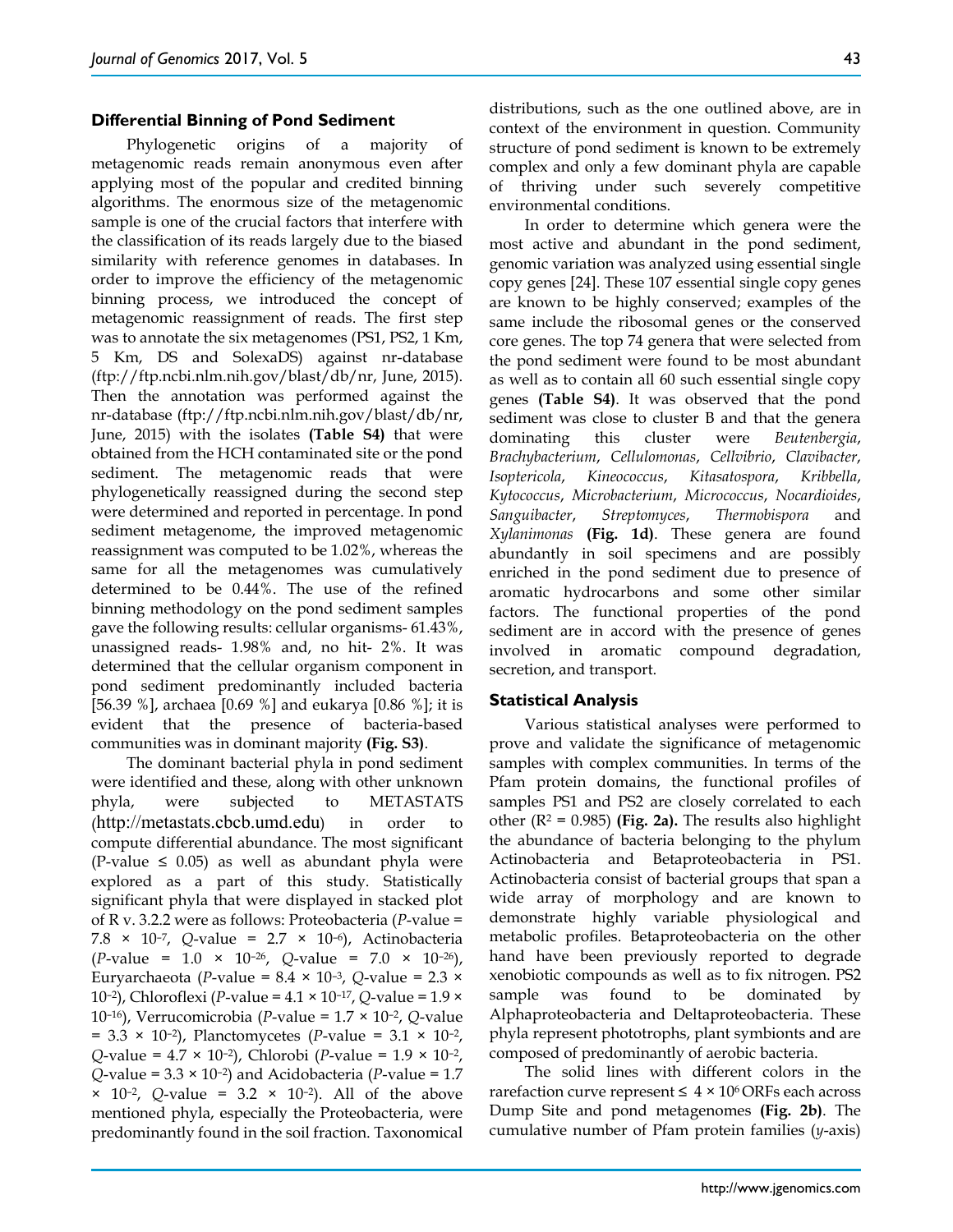is plotted as the function of the cumulative number of ORFs (*x*-axis). The curve for PS1, PS2, 1 Km and 5 Km becomes flat at right, which implies that the abundance of the Pfam protein family has reached a saturation level. However, in case of DS, the slope of the curve was steep, hence there is some scope to determine further the protein family richness. The demography of PS1, PS2, and SolexaDS forms one cluster **(Fig. 2c)**. This can be attributed to similar sequencing data (Illumina Hiseq) and a significantly correlated cluster of ortholog (COG) profiles of respective samples  $(R^2 > 0.75)$ . To compare the variability in Shannon diversity of the metagenomic samples, coefficient of variation was calculated for functional (COG) as well as taxonomic diversity **(Fig. 2d)**. The HCH gradients show a linear pattern, which is indicative of an increase in diversity as distance from DS increases. Pond sediment metagenomic samples show a higher functional diversity rather than taxonomic diversity. It might be due to the microbe-friendly conditions that are prevalent in the pond sediment, which lead to a competition wherein only the dominant genera survive. DS sequencing methodology can be held responsible for the large changes that are observed in diversity. In case of SolexaDS, a very high diversity is observed and this can be due to HCH contamination. As the HCH contaminated site is not favorable for microbes, the possibility of dominant genera affecting the diversity at such sites is expected to be less.

# **Metabolic Profile of Pond Sediment**

Soil is the most complex community known till date and its diversity remains to be adequately decoded and understood. Even with the help of high throughput technologies (e.g., Illumina, Pyrosequencing and Sanger) and the presence of advanced soil DNA extraction kits (MoBio), delineating complete and comprehensive information regarding soil remain a tough challenge; however, it is possible to make some assumptions and generalizations regarding metabolic pathways present at the site.

In the specific case of pond sediment, the most abundant subsystem includes factors implicated with amino acids and its derivatives, carbohydrates, cell division and cell cycle, cell wall and capsule, clustering-based subsystems, cofactors, vitamins, prosthetic groups, pigments, DNA metabolism, dormancy and sporulation, fatty acids, lipids, and isoprenoids, iron acquisition and metabolism, membrane transport, metabolism of aromatic compounds and several other processes **(Table S6)**. These are the populated subsystems, which were

assembled from analysis of the different microbes present in pond sediment. Detailed annotation of pond sediment environment helps in creation, curation, population, and exchange of subsystems within the community. Further in-depth functional study of pond sediment revealed a high abundance of microbial cation/multidrug efflux pump system, response regulator (CheY-like receiver, AAA-type ATPase, and DNA-binding domains) and the serine/threonine protein kinase enzyme. The same subsystems were prevalent in other metagenomes (DS, 1 Km, 5 Km and SolexaDS) as well. These trends are constant in all the above mentioned soil and sediment metagenomes.

Efflux pumps play an important role in enabling multidrug resistance as they function as an energy-dependent active transport system for pumping out unwanted toxic substances. The structure of the pump complex in bacteria is such that the unwanted toxic substance is exported directly into the external medium rather than into the periplasm. The bacterial cells are benefited by this mechanism because once the toxic substance has been expelled into the external space it then has to pass outer membrane again in order to reenter the cell. These pumps function in conjunction with other outer membrane barriers in order to defend the bacterial cell in extreme niches. The microbial response regulator consists of an N-terminal CheY-like receiver domain and a C-terminal DNA-binding domain. These response regulators are involved in regulating the production of important virulence factors, bacteriocins, and extracellular polysaccharides.

Table S7 of the supplementary information enumerates the enzymes implicated in degradation of the aromatic compounds chlorocyclohexane and chlorobenzene as obtained from the annotation profile of the pond sediment. The two enzymes found in pond sediment metagenome, maleylacetate reductase (**EC 1.3.1.32**) and hydroxyquinol 1, 2-dioxygenase (**EC 1.13.11.37**), are capable of catalyzing the conversion of hydroxyquinol to 3-oxoadipate when they act together. Enzymes of the modified ortho cleavage pathway yield chlorocatechols after degrading chlorinated aromatic compounds [38]. Maleylacetate is converted to 3-oxoadipate by maleylacetate reductase in an enzymatic pathway that is common to the metabolism of several aromatic compounds. A rich diversity is observed in case of dehalogenases owing to the ability of microorganisms to degrade a wide variety of halogenated compounds to different degrees. Focusing on the *lin* group of genes **(Table S7)** that are implicated in the degradation pathway of HCH isomers, it is well known that these genes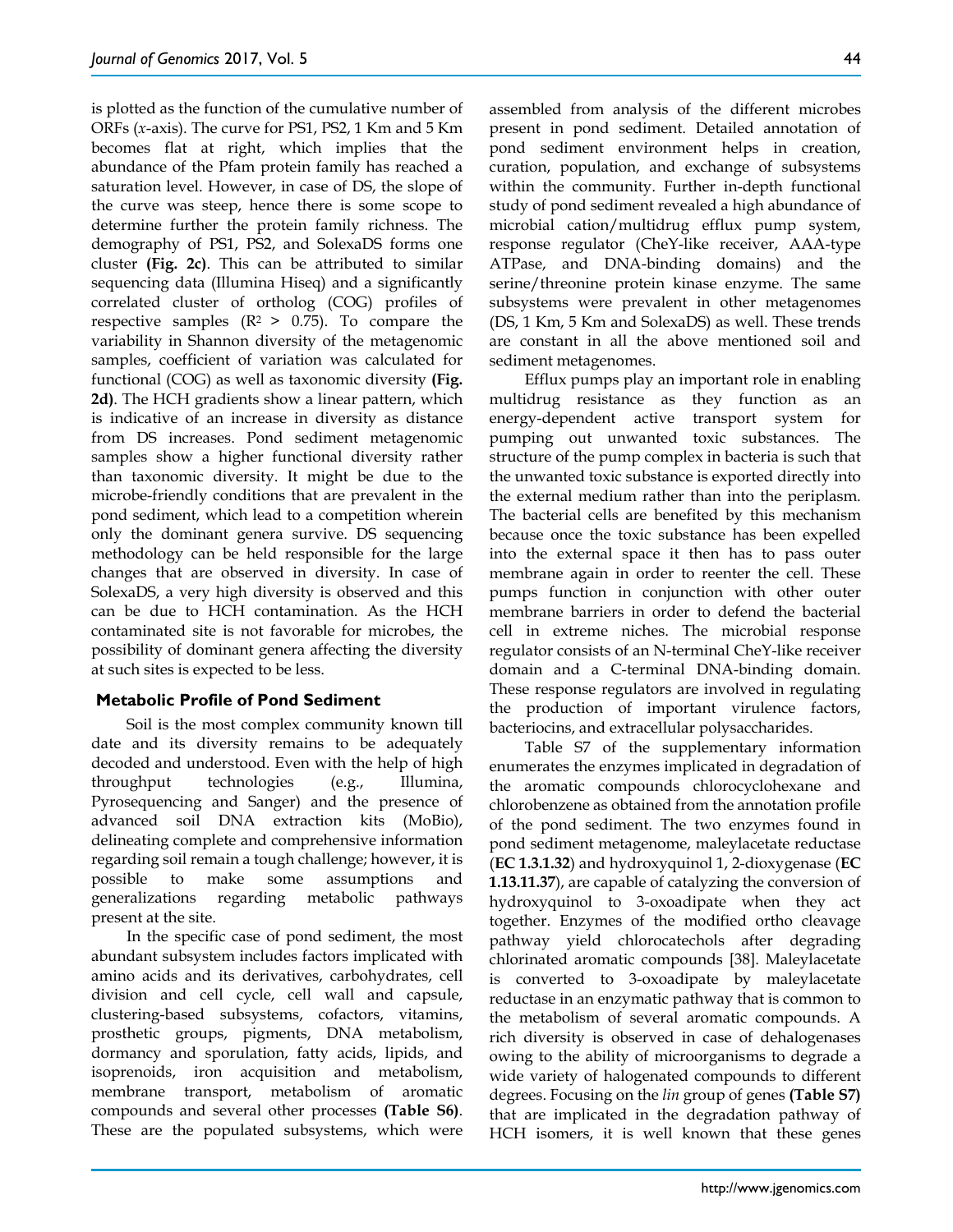diverge in order to catalyze several catabolic functions [39]. For example, *linA* encodes for HCH dehydrochlorinase and *lin*B, belonging to *α*/*β* hydrolase family, encodes for halidohydrolase, which acts as the primary enzyme of the pathway. LinB has a very broad substrate preference for halogenated compounds, whereas the substrate range for LinA is restricted to *α*-, *γ*- and *δ*-HCH and their corresponding PCCH products [14]. *linC* encodes for a 2, 5-DDOL dehydrogenase and has an activity profile similar to that of the *linX* gene [40].

In nature, microbes thrive in complex communities where they interact with other species living within the same environment. The abundance of the type VI secretion system (T6SS) in pond sediment indicates towards a complex interaction between microbes and their environment with respect to transport mechanisms [41] **(Fig. S4)**. This secretion system is a multicomponent complex that has a sec-independent mechanism for the transport of the effector proteins associated with it. The T6SS system translocates its effector proteins across recipient cells in a contact dependent manner [42, 42]. These well known and characterized effector proteins include enzymes that can act upon actin or degrade peptidoglycan. Many unknown effector molecules may be involved in different biotic interactions ranging from symbiosis to pathogenesis; this is an area that still needs to be researched and explored. T6SS is composed of 13 core subunits along with various additional components that are essential for the secretion process [44]; together these subunits and components form a cluster of genes that is approximately 20 kb size. According to results derived from functional analysis, protein localization experiments [45, 46] and bioinformatic analysis [44], the genes involved in this secretory system can be classified into three categories. The first category is composed of membrane associated proteins, integral membrane proteins and lipoproteins (K11892, K11891, K11906, K11894, K11910, K11911, K11893, K11907 and K11896). The second category (K11903, K11904, K11900, K11895) is composed of proteins that make up the tailed bacteriophage machinery that make up the cell puncturing device [47]. The last category (K11901) is composed of proteins whose function remains to be delineated. In addition to the abovementioned genes, several accessory genes (K11908, K11907, K02557, K11898, K01115, 03Y\_06575) are also associated with the cluster of T6SS genes. It is noteworthy that within the T6SS machinery, genes comprising of the Virulence Associated Cluster (VAS) have both a regulatory as well as a structural significance [48].

An analysis of the relative functional subsystems present in pond sediment samples have highlighted some unique functional attributes ( $R^2$  = 0.985) that are specific to the system under study. Based on our results we can deduce that the complex community present within the pond sediment fosters an environment conducive to a high level of inter-specific competition. As a direct consequence of this, the microbes present in pond sediment have developed highly evolved subsystems for defense, survival, and resource gathering.

# **Conclusion**

This study involved a physiochemical analysis of sediment, microbial diversity, and functional capability of the microbial community inhabiting pond sediment near IPL a well-known producer of lindane. The assembly of contigs plays an important role in diversity and functional analysis. Phylum, such as the Proteobacteria, gets assembled more conveniently as compared to Verrucomicrobia or Actinobacteria due the absence of regions that limit assembly. Thus, the information retrieved by high-throughput sequencing of complex communities might be biased towards certain phyla. Hence, in order to get a complete and comprehensive profile of the microbiota of complex communities, the comparative approach of metagenomics must be supplemented with genomic analysis. This study sheds light on the comparative functional profiling between DS, 1 KM, 5 KM and pond sediment in order to correlate the microbial community with its complexity. Besides HCH, there are many other aromatic compounds that also get discharged from the factory effluents into the soil, from where it leaches into the ground water thus contaminating the entire ecosystem. According to differential binning approaches *Mycobacterium, Corynebacterium, Rhodococcus, Bradyrhizobium, Sorangium, Thauera, Methylibium, Candidatus, Anaeromyxobacter, Streptomyces* and *Burkholderia* were the most abundant genera in the pond sediment samples collected by us. Most of the genera listed above are known to degrade aromatic compounds and have advanced secretory systems.

Distribution of T6SS in bacteria inhabiting environmental niches is not well documented. Metagenomic sequencing of the pond sediment dataset has helped us in understanding T6SS as well as the mechanism of export of effector molecules in these tightly regulated processes. Most of the elements present in pond sediment are involved in horizontal transfer of genetic material, owing to that, there is a very robust network for exchange of genetic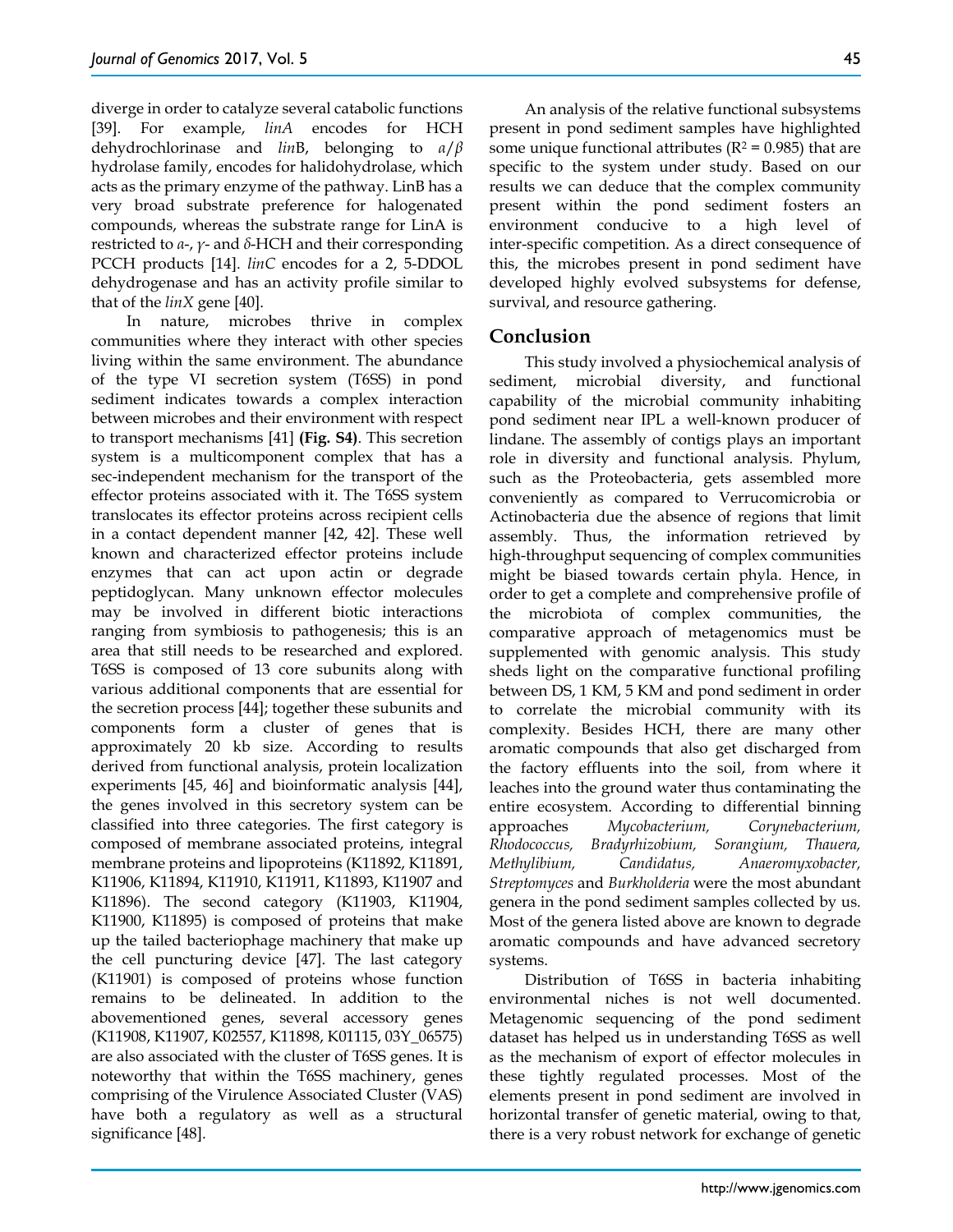information within the community. As evidence for the widespread exchange of genetic information in the pond sediment, it was seen that an analysis of the diversity of the pond sediment shows a high occurrence frequency for genera that harbor a large number of plasmids. Due to this, the microbes present at pond sediment have evolved a superior adaptability for the contaminated sites and are also actively involved in degradation of the toxic contaminants.

Until now, the studies have revealed the existence of very few pathways for microbial interaction but with increased research and improved knowledge along with the discovery of novel pathways, the concept of microbial interaction will reach a new level of understanding. However, understanding complex microbial communities such as those that exist in soil requires ultra deep sequencing (50 Tbp approx) for the extraction of useful information [49].

# **Supplementary Material**

Supplementary figures and tables. http://www.jgenomics.com/v05p0036s1.pdf

## **Acknowledgements**

The work was supported by grants from the Department of Biotechnology (DBT), Government of India, under project (BT/PR3301/BCE/08/875/11), the All India Network Project on Soil Biodiversity-Biofertilizers (ICAR) XIth Plan (12-A/2007-lA ll), DU-DST Promotion of University Research and Scientific Excellence (PURSE) grant and National Bureau of Agriculturally Important Microorganisms (NBAIM) NBAIM/AMASS 2014–17/PF/9/BG/378. We thank N.S., A.S., H.V. and N.G. for critically reviewing the manuscript. V.N. gratefully acknowledges the Council for Scientific and Industrial Research (CSIR) for providing research fellowship.

# **Competing Interests**

The authors have declared that no competing interest exists.

#### **References**

- 1. Tyson GW, Chapman J, Hugenholtz P, et al. Community structure and metabolism through reconstruction of microbial genomes from the environment. Nature. 2004; 428: 37–43.
- 2. Béjà O, Aravind L, Koonin EV, et al. Bacterial rhodopsin: evidence for a new type of phototrophy in the sea. Science*.* 2000; 289: 1902–1906.
- 3. Albertsen M, Hugenholtz P, Skarshewski A, et al. Genome sequences of rare, uncultured bacteria obtained by differential coverage binning of multiple metagenomes. Nat Biotechnol. 2013; 31: 533–538.
- 4. Sangwan N, Lata P, Dwivedi V, et al. Comparative metagenomic analysis of soil microbial communities across three hexachlorocyclohexane contamination levels. PLoS One. 2012; 7: e46219.
- 5. Sangwan N, Verma H, Kumar R, et al. Reconstructing an ancestral genotype of two hexachlorocyclohexane-degrading *Sphingobium* species using metagenomic sequence data. ISME J*.* 2014; 8: 398–408.
- 6. Singh A, Lal R. Sphingobium ummariense sp. nov., hexachlorocyclohexane (HCH)-degrading bacterium, isolated from HCH contaminated soil. Int J Syst Evol Microbiol. 2009; 59: 162–166.
- 7. Dadhwal M, Jit S, Kumari H et al. *Sphingobium chinhatense* sp. nov., a hexachlorocyclohexane (HCH) degrading bacterium isolated from an HCH dump site. Int J Syst Evol Microbiol. 2009; 59: 3140–3144.
- 8. Bala K, Sharma P, Lal R. *Sphingobium quisquiliarum* sp. nov., P25T a hexachlorocyclohexane (HCH) degrading bacterium isolated from HCH contaminated soil. Int J Syst Evol Microbiol. 2010; 60: 429–433.
- 9. Sharma P, Verma M, Bala K, et al. *Sphingopyxis ummariensis* sp. nov., isolated from hexachlorocyclohexane (HCH)-dumpsite in north India. Int J Syst Evol Microbiol. 2010; 60: 780–784.
- 10. Kumar R, Dwivedi V, Negi V, et al. Draft Genome Sequence of *Sphingobium lactosutens* Strain DS20 isolated from a Hexachlorocyclohexane (HCH) Dumpsite. Genome Announc*.* 2013; 1: e00753–13.
- 11. Negi V, Lata P, Sangwan N et al. Draft genome sequence of hexachlorohexane (HCH) degrading *Sphingobium lucknowense* strain F2T isolated from the HCH dumpsite. Genome Announc. 2014; 2: e00788–14.
- 12. Verma H, Kumar R, Oldach P, et al. Comparative genomic analysis of nine *Sphingobium* strains: insights into their evolution and hexachlorocyclohexane (HCH) degradation pathways. BMC Genomics. 2014; 15: 1014.
- 13. Nagata Y, Endo R, Ito M, et al. Aerobic degradation of lindane (γ-hexachlorocyclohexane) in bacteria and its biochemical and molecular basis. Appl Environ Microbiol. 2007; 76: 741–752.
- 14. Kumari R, Subudhi S, Suar M, et al. Cloning and characterization of *lin* genes responsible for the degradation of hexachlorocyclohexane isomers by *Sphingomonas paucimobilis* strain B90. Appl Environ Microbiol. 2002; 68: 6021–6028.
- 15. Lal R, Pandey G, Sharma P, et al. Biochemistry of Microbial Degradation of Hexachlorocyclohexane and Prospects for Bioremediation. Microbiology and Molecular Biology Reviews. 2010; 74: 58–80.
- 16. Sharma P, Raina V, Kumari R, et al. Haloalkane dehalogenase LinB is responsible for beta- and delta-hexachlorocyclohexane transformation in *Sphingobium indicum* B90A. Appl Environ Microbiol. 2006; 72: 5720–5727.
- 17. Dogra C, Raina V, Pal R, et al. Organization of *lin* genes and IS*6100* among different strains of hexachlorocyclohexane-degrading *Sphingomonas paucimobilis*: evidence for horizontal gene transfer. J Bacteriol. 2004; 186: 2225–2235.
- 18. Concha-Gran E, Turnes-Carou MI, Muniategui-Lorenzo S, et al. Evaluation of HCH isomers and metabolites in soils, leachates, river water and sediments of a highly contaminated area. Chemosphere. 2006; 64: 588–595.
- 19. Zerbino DR, Birney E. Velvet: algorithms for de novo short read assembly using de Bruijn graphs. Genome Res. 2008; 18: 821–829.
- 20. Promponas V, Enright AJ, Tsoka S et al. CAST: an iterative algorithm for the complexity analysis of sequence tracts. Complexity analysis of sequence tracts. Bioinformatics. 2000; 16: 915–922.
- 21. Nalbantoglu OU, Way SF, Hinrichs SH et al. RAIphy: phylogenetic classification of metagenomics samples using iterative refinement of relative abundance index profiles. BMC Bioinformatics. 2011; 12: 41.
- 22. Altschul SF, Gish W, Miller W et al. Basic local alignment search tool. J Mol Biol. 1990; 215: 403–410.
- 23. Huson DH, Auch AF, Qi J, et al. MEGAN analysis of metagenomic data. Genome Res. 2007; 17: 377–386.
- 24. Dupont CL, Rusch DB, Yooseph S, et al. Genomic insights to SAR86, an abundant and uncultivated marine bacterial lineage. ISME J. 2012; 6: 1186–1199.
- 25. [Internet] R Core Team. 2015 R: a language and environment for statistical computing. Vienna, Austria: R Foundation for Statistical Computing. http://www.R-project.org/.
- 26. Noguchi H, Park J, Takagi T. MetaGene: prokaryotic gene finding from environmental genome shotgun sequences. Nucleic Acids Res. 2006; 34: 5623–5630.
- 27. Hyatt D, LoCascio PF, Hauser LJ, et al. Gene and translation initiation site prediction in metagenomic sequences. Bioinformatics. 2012; 28: 2223–2230.
- 28. Tatusov RL, Natale DA, Garkavtscev IV, et al. The COG database: new developments in phylogenetic classification of proteins from complete genomes. Nucleic Acids Res. 2001; 29: 22–28.
- 29. Punta M, Coggill PC, Eberhardt RY, et al. The Pfam protein families database. Nucleic Acids Res. 2012; 40: D290-D301.